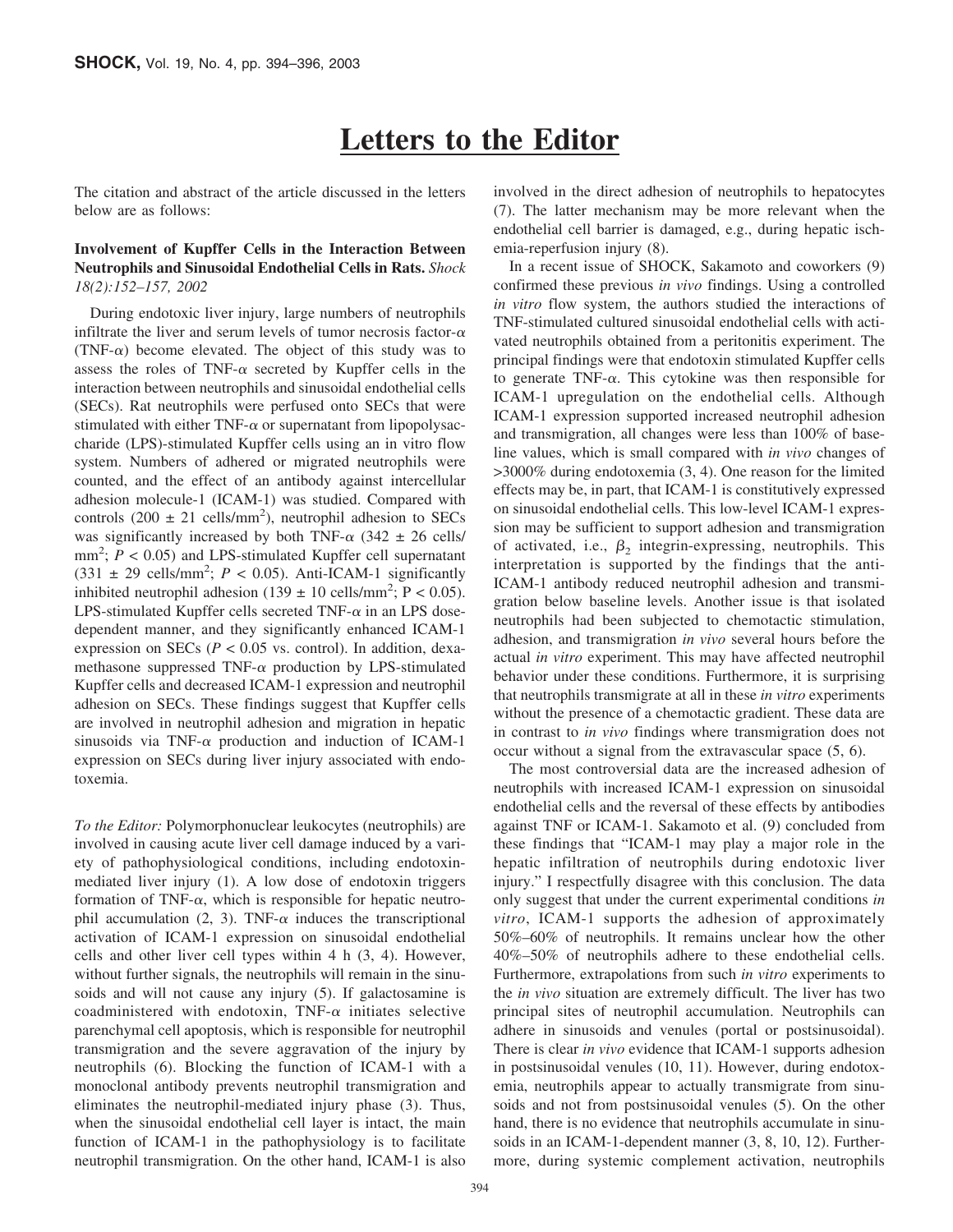accumulate in sinusoids but not in postsinusoidal venules in the absence of increased ICAM-1 expression (11). It was repeatedly argued that neutrophil accumulation in sinusoids is not mediated by adhesion molecules, but is caused by passive trapping due to a combination of endothelial cell swelling, active vasoconstriction, and enhanced stiffness of the neutrophil cell membrane. Although the trapping hypothesis is difficult to prove, unless novel adhesive interactions are identified, it currently represents the most likely explanation for the accumulation of neutrophils in sinusoids. Once neutrophils are stopped in sinusoids, a chemotactic event will trigger  $\beta_2$  integrin-ICAM-1-dependent transmigration and adhesion to hepatocytes. Because of the dependence on ICAM-1 expression, transmigration will not occur until ICAM-1 is upregulated, in spite of the fact that neutrophils may be present in sinusoids several hours earlier. This mechanism may actually be the reason why neutrophil cytotoxicity in the liver does not occur until 6 h after endotoxin administration (1, 5).

In summary, extensive *in vivo* data clearly demonstrated that neutrophil adhesion in postsinusoidal venules requires ICAM-1 expression. In contrast, neutrophil accumulation in sinusoids is independent of ICAM-1. On the other hand, transmigration and adhesion to hepatocytes are ICAM-1-dependent events. The *in vitro* data presented by Sakamoto et al. (9) mimic more neutrophil adhesion mechanisms in postsinusoidal venules and do not reflect conditions in sinusoids, the most relevant location for neutrophil cytotoxicity during endotoxemia.

### **REFERENCES**

- 1. Jaeschke H, Farhood A, Smith CW: Neutrophil-induced liver cell injury in endotoxin shock is a CD11b/CD18-dependent mechanism. *Am J Physiol* 261:G1051–G1056, 1991.
- 2. Schlayer HJ, Laaff H, Peters T, Woort-Menker M, Estler HC, Karck U, Schaefer HE, Decker K: Involvement of tumor necrosis factor in endotoxintriggered neutrophil adherence to sinusoidal endothelial cells of mouse liver and its modulation in acute phase. *J Hepatol* 7:239–249, 1988.
- 3. Essani NA, Fisher MA, Farhood A, Manning AM, Smith CW, Jaeschke H: Cytokine-induced hepatic intercellular adhesion molecule-1 (ICAM-1) mRNA expression and its role in the pathophysiology of murine endotoxin shock and acute liver failure. *Hepatology* 21:1632–1639, 1995.
- 4. Jaeschke H, Essani NA, Fisher MA, Vonderfecht S, Farhood A, Smith CW: Release of soluble intercellular adhesion molecule-1 (sICAM-1) into bile and blood in murine endotoxin shock. *Hepatology* 23:530–536, 1996.
- 5. Chosay JG, Essani NA, Dunn CJ, Jaeschke H: Neutrophil margination and extravasation in sinusoids and venules of the liver during endotoxin-induced injury. *Am J Physiol* 272:G1195–G1200, 1997.
- 6. Jaeschke H, Fisher MA, Lawson JA, Simmons CA, Farhood A, Jones DA: Activation of caspase-3 (CPP32)-like proteases is essential for TNF- $\alpha$ -induced hepatic parenchymal cell apoptosis and neutrophil-mediated necrosis in a murine endotoxin shock model. *J Immunol* 160:3480–3486, 1998.
- 7. Nagendra AR, Mickelson JK, Smith CW: CD18 integrin and CD54-dependent neutrophil adhesion to cytokine-stimulated human hepatocytes. *Am J Physiol* 272:G408–G416, 1997.
- 8. Farhood A, McGuire GM, Manning AM, Miyasaka M, Smith CW, Jaeschke H: Intercellular adhesion molecule-1 (ICAM-1) gene expression and its role in neutrophil-induced ischemia-reperfusion injury in the liver. *J Leukocyte Biol* 57:368–374, 1995.
- 9. Sakamoto S, Okanoue T, Itoh Y, Nakagawa Y, Nakamura H, Morita A, Daimon Y, Sakamoto K, Yoshida N, Yoshikawa T, Kashima K. Involvement of Kupffer cells in the interaction between neutrophils and sinusoidal endothelial cells in rats. *Shock* 18:152–157, 2002.
- 10. Vollmar B, Senkel A, Menger MD: In vivo evidence that intercellular adhesion molecule-1 does not mediate endotoxin-induced hepatic leukocyte-endothelial cell interaction. *J Hepatol* 23:613–616, 1995.
- 11. Bajt, ML, Farhood A, Jaeschke H: Effects of CXC chemokines on neutrophil

activation and sequestration in the hepatic vasculature. *Am J Physiol* 281:G1188–G1195, 2001.

12. Jaeschke H, Farhood A, Fisher MA, Smith CW: Sequestration of neutrophils in the hepatic vasculature during endotoxemia is independent of  $\beta_2$  integrins and intercellular adhesion molecule-1. *Shock* 6:351–356, 1996.

Dr. Hartmut Jaeschke University of Arizona College of Medicine AHSC 24136 1501 N. Campbell Ave. Tucson, AZ 85724

*Reply:* The contribution of ICAM-1 to neutrophil-SEC interaction is under controversy. In a recent issue, we reported that ICAM-1 plays a crucial role in neutrophil adhesion to and migration through the SEC monolayer *in vitro* (1). Jaeschke et al. (2, 3) previously reported that anti-ICAM-1 had no significant effect on hepatic accumulation of neutrophils in endotoxic liver injury, and speculated that neutrophil accumulation is caused by SEC and Kupffer cell swelling and the stiffness of neutrophil cell membrane when exposed to endotoxin. In this letter, they stated that the inhibition of ICAM-1 had only a limited effect in our *in vitro* study, and that the data obtained under our experimental conditions could not be applied to the behavior of neutrophils in hepatic sinusoid *in vivo*. However, in contrast to their observation, a few experiments *in vivo* showed that ICAM-1 was involved in liver injury during endotoxemia (4, 5), which is consistent with our findings.

We can propose two reasons why their data *in vivo* differs from ours *in vitro*. First, they investigated the role of ICAM-1 in hepatic infiltration of neutrophils only 90 min after LPS exposure in mice. As we stated in the issue, this time frame would be too early for them to estimate the effect of anti-ICAM-1 antibody on neutrophil-SEC interaction because overexpression of ICAM-1 on SEC was not observed until 6 to 8 h after LPS exposure *in vivo* (6, 7). In fact, Xu et al. (4) reported that hepatic infiltration of neutrophils was significantly inhibited 24 h after LPS injection in ICAM-1-deficient mice, but was not inhibited 2 h afterward. This *in vivo* data clearly showed that ICAM-1 was involved in neutrophil accumulation in ICAM-1-overexressing liver. We can agree with the data of Jaeschke that hepatic neutrophil accumulation was not mediated by ICAM-1 90 min after LPS exposure when ICAM-1 was not enough upregulated on SEC. However, our experiments suggest that ICAM-1 plays an important role in hepatic infiltration in a later stage, when the expression of ICAM-1 was enhanced on SEC. The next reason is that they estimated neutrophil accumulation by histochemical analysis. To investigate neutrophil-SEC interaction, we used an *in vitro* flow system (IVFS) (1, 8), which allows of the dynamic analysis of cell-to-cell interaction (9). IVFS enables us to investigate the each step of infiltration and to distinguish adhered cells from floating or rolling cells on SEC monolayers.

In other words, we can count the actually adhered or migrated cells by using our device, but by means of their methods, it is impossible to distinguish strictly neutrophil